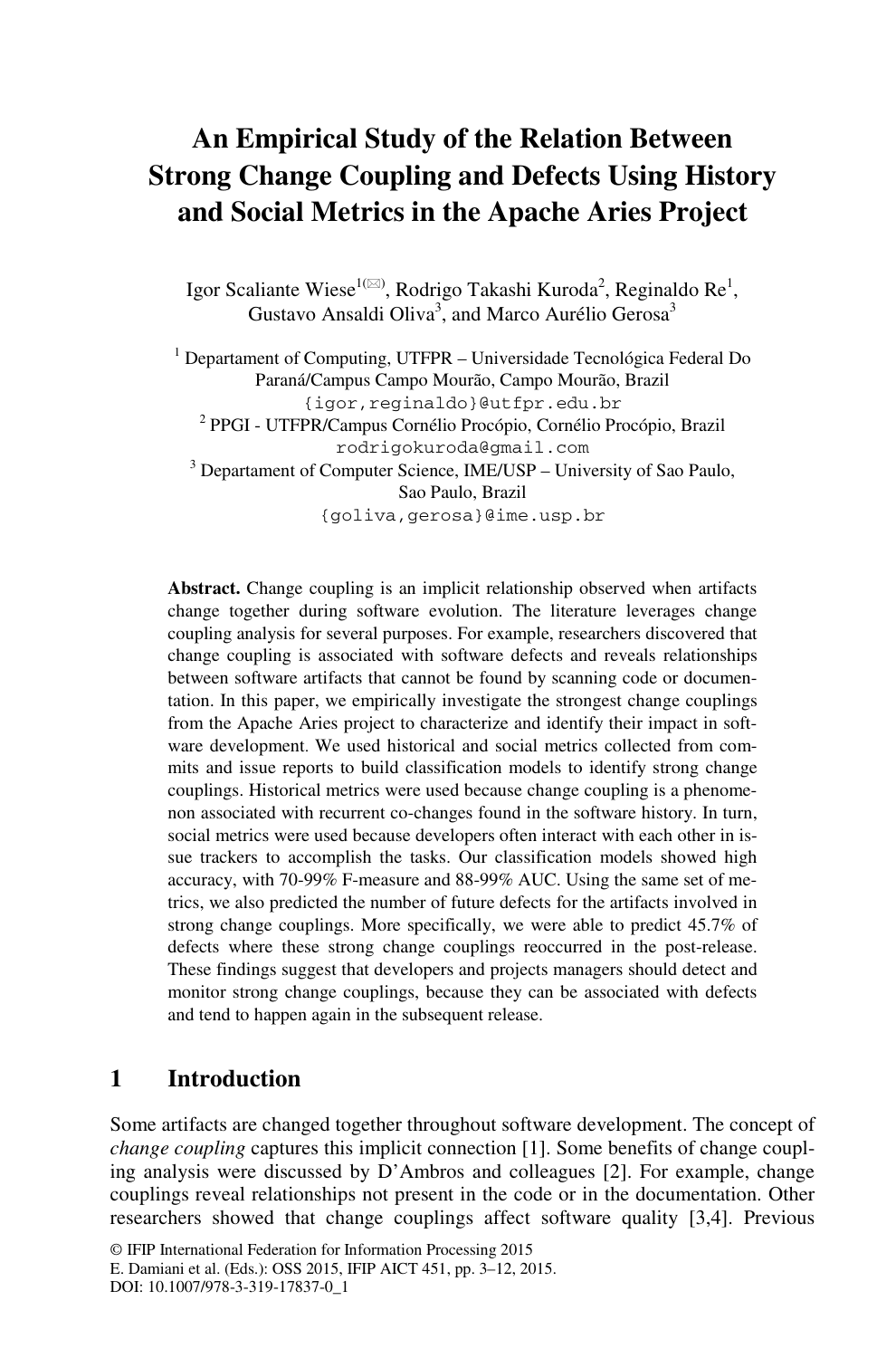studies discovered which artifacts changed together in the past by mining logs from version control systems, such as SVN and Git [1,5,6]. Zimmermann et al. [6], for example, implemented a tool to predict change propagation based on change coupling. The underlying assumption in their approach is that entities that changed together in the past are likely to change together in the future.

Differently from Zimmermann's work, our focus is to characterize and identify the impact of *strong change couplings*. Literature studies have provided some evidence that these couplings are associated with defects. D'ambros, Robbles & Lanza [4] mined historical data from three open source projects and showed that change couplings correlate with defects extracted from a bug repository. Cataldo et al. [7] reported that the effect of change coupling on fault proneness was complementary and significantly more relevant than the impact of structural coupling in two software projects from different companies. In another study, Cataldo and Nambiar [8] investigated the impact of geographic distribution and technical coupling on the quality of 189 global software development projects. By technical coupling, they mean overall measures of the extent to which artifacts of the system are connected. Their results indicated that the number of change couplings among architectural components were the most significant factor explaining the number of reported defects. Other factors they took into consideration include the number of structural coupling, process maturity, and the number of geographical sites.

In this sense, the main goal of this paper is twofold. First, we empirically investigate the relation between strong change couplings and the number of defects associated with them. Afterwards, we characterize strong change couplings using historical and social metrics.

We investigated the following research questions using data from the Apache Aries project:

- **RQ 1. Are strong change couplings related to defects?** We found that strong change coupling are associated with defects. In releases with more change couplings identified, more than 50% of them are associated with at least one defect. In releases with fewer change couplings identified, we found that at least ¾ of change coupling are associated with at least one defect. These values suggest that strong change couplings can be problematic for software projects.
- **RQ 2. Can historical and social metrics identify if a change coupling is strong?** We built models that identify strong change couplings with high accuracy (70-99% F-measure and 88-99% AUC). In addition, we applied the feature selection analysis to reduce the effort in building the prediction models and gain insights about which metrics are more important. We found that the length of a task discussion in the issue tracker, number of distinct committers, experience of committers, number of defect tasks associated with a change coupling, and age of change coupling were the best predictors.
- **RQ 3. Can we predict defects associated with strong change couplings?** We built a defect prediction model to help developers and managers to predict which strong change dependencies will have associated defects in the post-release. We correctly predicted 45.7% of the defects.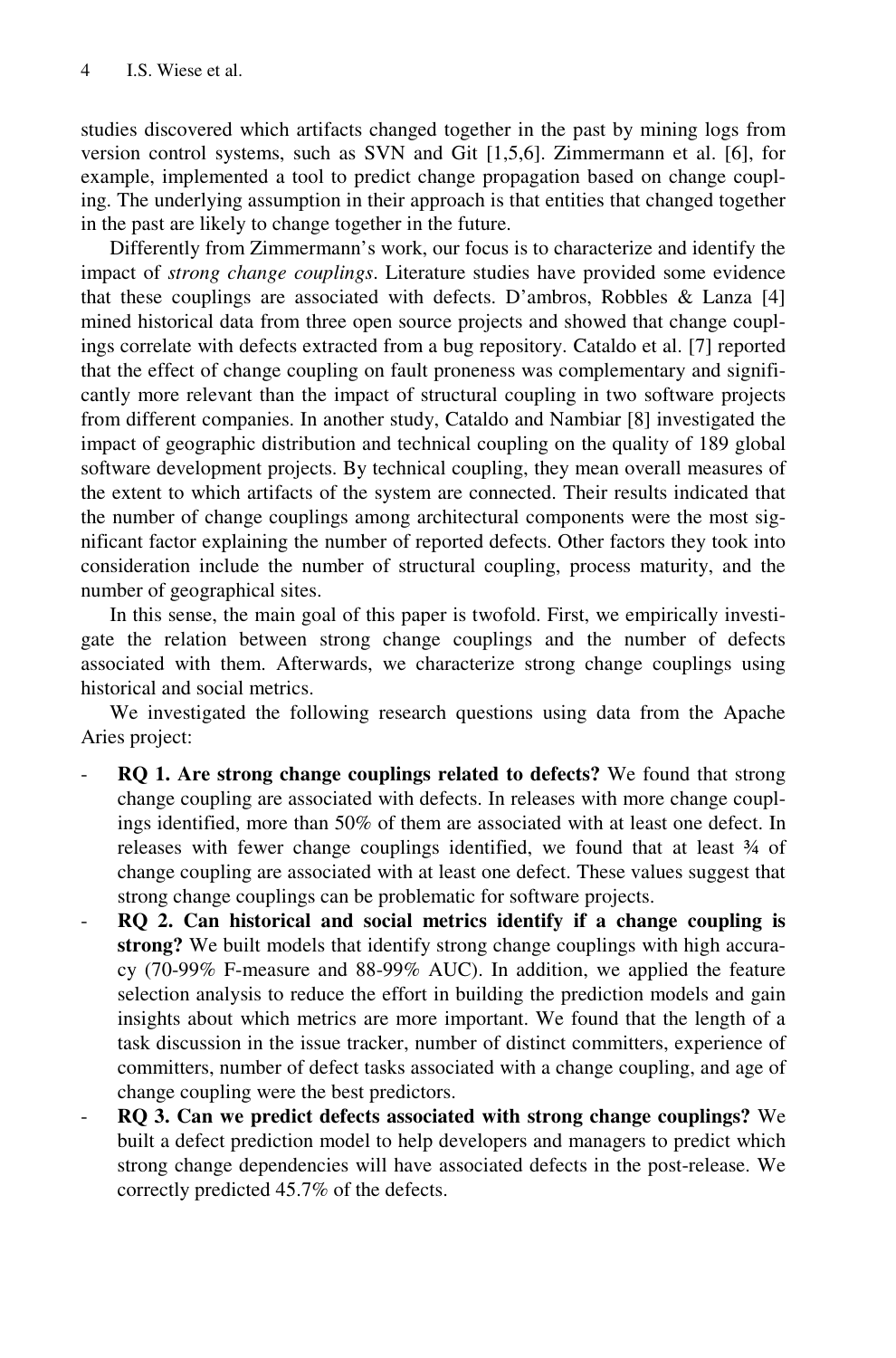Results of our empirical study suggest that software engineers should detect and monitor strong change couplings, since they are associated with defects. Moreover, strong change couplings tend to happen again in the post-release to fix new defects.

This paper is structured as follows. In Section 2, we describe the methodology. In Section 3, we answer RQ1 and RQ2. Section 4 discusses the results of RQ3. Finally, conclusions and plans for future work are presented in Section 5.

# **2 Methodology**

This section describes the methodology we followed to collect data and identify change couplings.

### **2.1 Identifying Strong Change Couplings**

To identify the strong change couplings, we mined the change history of each release of the Apache Aries project. We considered just the changes submitted as a patch to an issue. If an issue had more than one associated commit, we grouped all commits in one single change transaction and, for each transaction, we employed a data mining technique called frequent itemset mining [1]. This technique was used in previous research [1,5,6] to uncover frequently occurring patterns (co-changed classes or methods) in a given set of transactions (change-sets/commits).

The frequency is typically measured by the metric of *support value*, which simply gives the number of transactions in which an itemset appears. In our study, the support value of an itemset consisting of files A and B corresponds to the number of issues in which they appeared together. The strength of a change coupling from A to B is determined by the ratio of co-changes (*support value*) and the number of times the artifact B changed. The artifact B in this example was the file that changed in more issues compared to artifact A. Based on these metrics, we used a quartile analysis to determine the "relevant" change couplings: all couplings with support higher than the third quartile were labeled as "strong". All other couplings were labeled as "weak."

# **2.2 Data Collection**

In this paper, we collected data from the Apache Aries project, which delivers a set of pluggable Java OSGi components. We started the data collection extracting all issues from the Jira issue tracking system. For each issue, we collected its metadata and the associated source code changes from the version control repository. Since these two pieces of information were stored in different environments, we searched by words "defect, bug, fix" and an issue ID normally annotated by developers as "#"+issue number (e.g. #10). Using this query, we parse the commit messages and link each issue to their respective set of commits.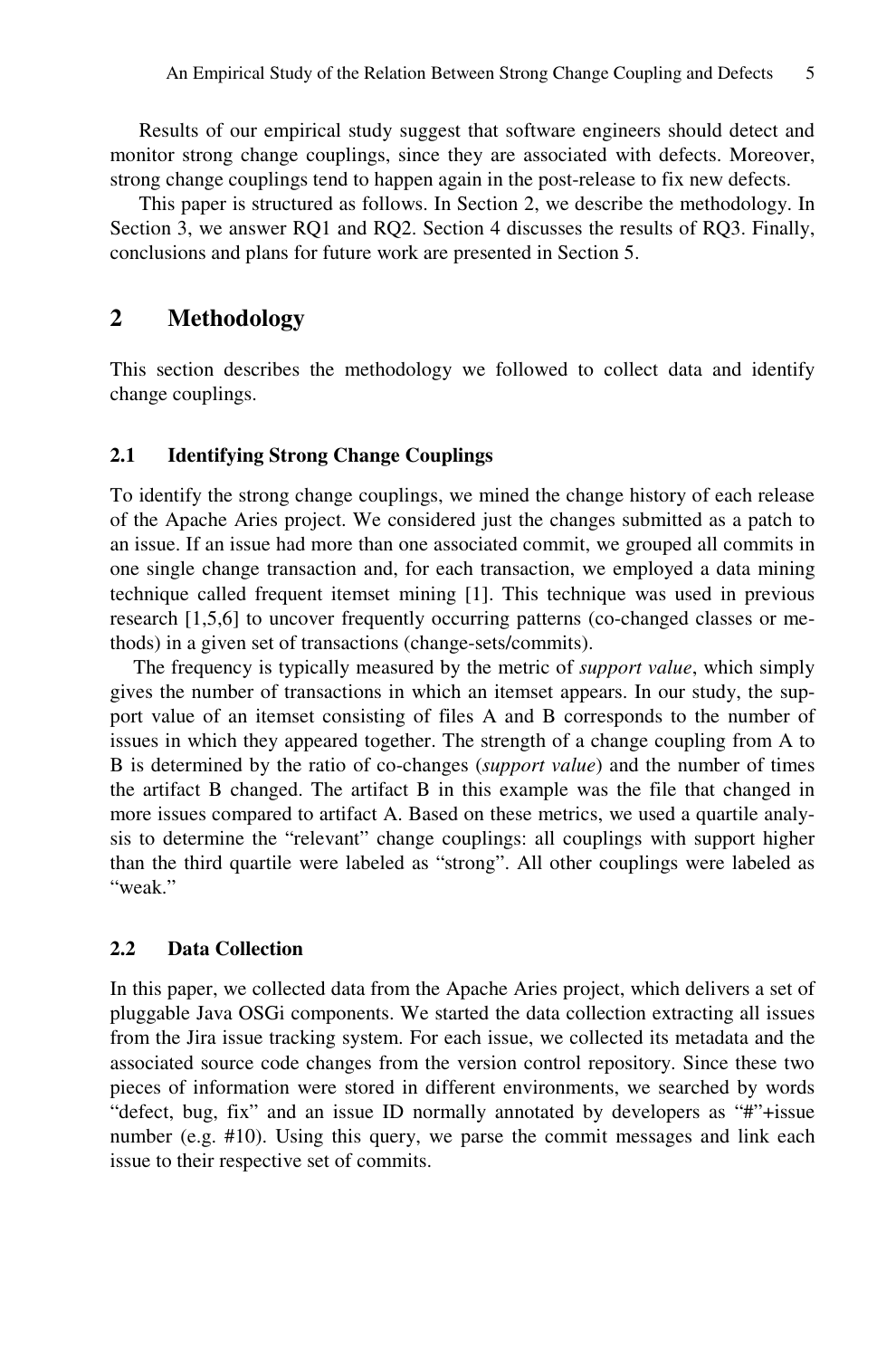Table 1 summarizes the data collected from the Apache Aries project. It presents the release number, the number of issues, the number of change couplings, and the ratio of change couplings per issue for each release.

| Release # of |               |      |           | # of change coupl- Change couplings Duration of release |  |  |  |  |
|--------------|---------------|------|-----------|---------------------------------------------------------|--|--|--|--|
|              | <b>Issues</b> | ings | per issue | $\text{(mm/dd/yy)}$ - # months                          |  |  |  |  |
| 0.1          | 194           | 4919 | 25.35     | $09/01/09 - 05/13/10$ (8 months)                        |  |  |  |  |
| 0.2          | 61            | 136  | 2.22      | $05/13/10 - 09/06/10$ (4 months)                        |  |  |  |  |
| 0.3          | 129           | 2465 | 19.10     | $09/06/10 - 02/21/11$ (5 months)                        |  |  |  |  |
| 0.4          | 85            | 469  | 5.51      | $02/21/11 - 11/08/11$ (9 months)                        |  |  |  |  |
| 1.0          | 62            | 300  | 4.83      | $11/08/11 - 10/12/12$ (11 months)                       |  |  |  |  |
| 1.1          | 25            | 48   | 1.92      | $01/29/13 - 01/23/14$ (12 months)                       |  |  |  |  |

**Table 1.** Data collection summarization

We notice from the data above that Aries' releases have differences in the ratio of change couplings per issue report and in their duration. For example, release 0.2 lasted 4 months and involved fixing 61 issues and changing few files together. On the other hand, even though release 0.3 was one month longer, the number of fixed issues were higher (129) and many more files were changed together (2465) to fix these issues.

### **2.3 Classification Approach**

We run the *random forest* technique to construct classifiers to identify strong change couplings. The random forest technique builds a large number of decision trees at training time using a random subset of all of the attributes. In our study, these attributes correspond to the historical and social metrics [9]. The technique performs a random split to ensure that all of the trees have a low correlation between them [9]. The random forest technique was already used in previous research [10].

Using an aggregation of votes from all trees, the random forest technique decides whether the final score is higher than a chosen threshold to determine if a specific change coupling will be deemed as strong or weak. To obtain the testing set and evaluate the performance of our classifiers, we used 10-fold cross-validation. Crossvalidation splits the data into ten equal parts using nine parts for the training set and one part for the testing set.

We used two well-known metrics to evaluate our classifiers: F-measure and the Area Under the Curve (AUC). F-measure computes the harmonic mean of precision and recall for each class. AUC plots true positive rates against the false positive rates for various values of the chosen threshold used to determine whether a change coupling is classified as strong. The values of both metrics range from 0 to 1. Values close to 1 are desirable and indicate the best classifiers. We also analyzed the number of change couplings correctly predicted to further evaluate our classifiers.

# **3 Characterizing Strong and Weak Change Couplings**

In this study, we conjecture that the set of strong change couplings are more relevant and consequently demands more attention from software developers In Section 3.1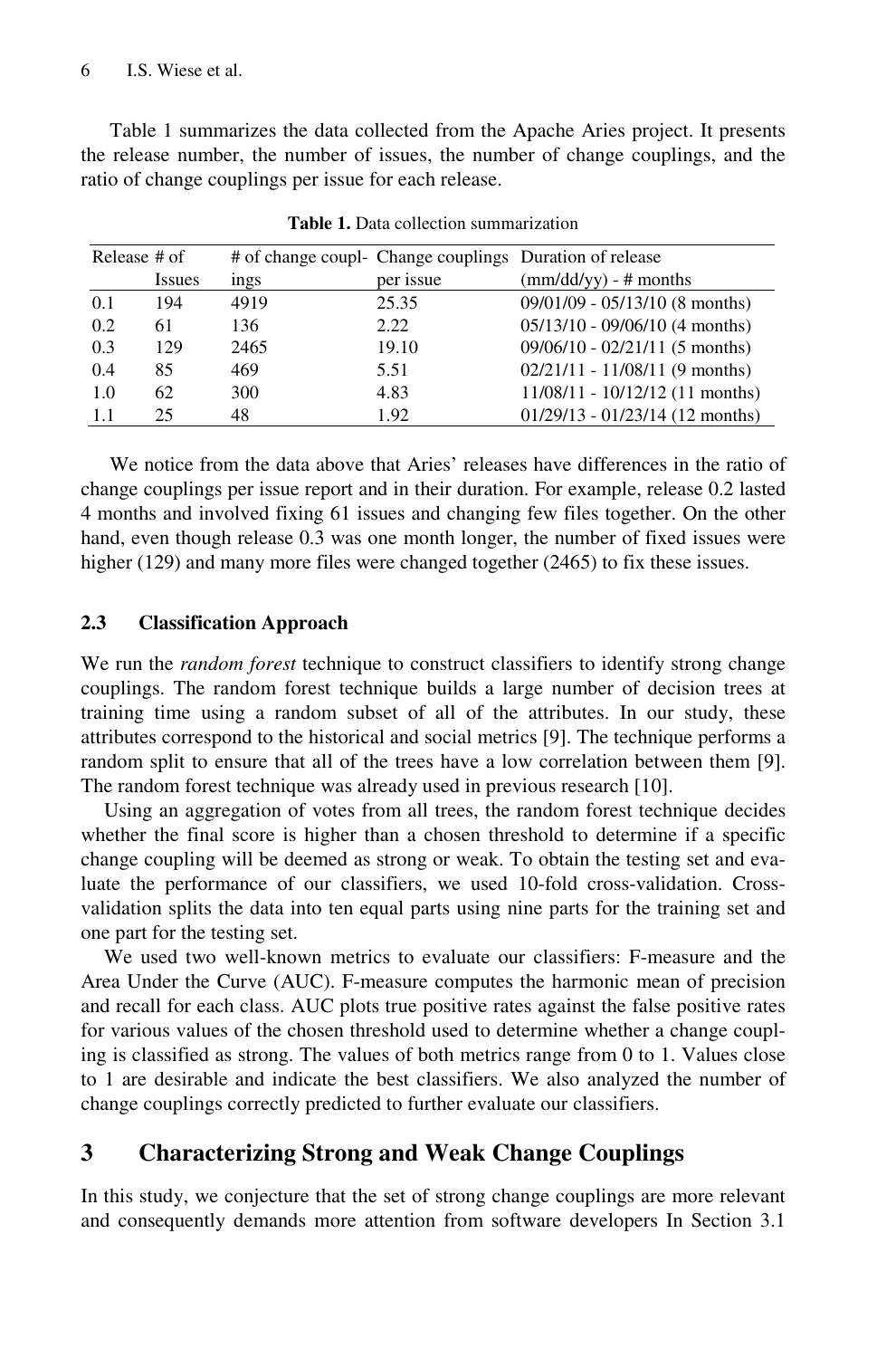(RQ1), we characterize strong change couplings by investigating if they are associated with software defects. In Section 3.2 (RQ2), we investigate whether historical and social metrics aids in the identification of strong couplings.

#### **3.1 RQ1: Are Strong Change Couplings Related to Defects?**

To answer this research question, we first counted the number of defect issues associated with strong change couplings in each release.

Table 2 depicts the number of instances labeled as strong change coupling with defects, the total of strong change couplings found, and the ratio of change couplings with defects. We found that the majority of the strong change couplings could be associated with at least one defect.

| Release |         |      | sCC with Total of sCC with defect / | By number of defects |              |    |          |          |   |                  |
|---------|---------|------|-------------------------------------|----------------------|--------------|----|----------|----------|---|------------------|
|         | defects | SCC  | total sCC $(\% )$                   |                      |              | 3  | 4        | C.       | o |                  |
| 0.1     | 719     | 1269 | 57.00%                              | 531                  | 151          | 20 | 15       |          |   | $\mathbf{0}$     |
| 0.2     | 9       | 9    | 100.00%                             | 5                    | 3            |    | $^{(1)}$ | $\theta$ |   |                  |
| 0.3     | 497     | 529  | 94.00%                              | 128                  | 276          | 67 | 19       |          |   |                  |
| 0.4     | 63      | 82   | 77.00%                              | 21                   | 39           | 3  | $^{(1)}$ | $\theta$ |   | $\left( \right)$ |
| 1.0     | 10      | 10   | 100.00%                             | $\Omega$             | <sub>6</sub> |    | $^{(1)}$ | $\theta$ |   | $\theta$         |
|         |         |      | $75\%$ %                            |                      |              |    |          |          |   |                  |

**Table 2.** Strong Change couplings (sCC) summary

To check just how correlated strong change couplings and defects are, Spearman's rank correlation coefficient (*rho*) was used. The Spearman correlation is a nonparametric measure of statistical dependence between two variables. The value returned by the Spearman correlation can range between +1 (positive correlation) to -1 (negative correlation). We calculated the correlation between the number of defects and the number of co-changes for each strong change coupling (considering all the releases in a whole).We found that strong change couplings are moderately correlated (*rho* 0.46, p < 0.001) with the number of defects. We noticed that releases 0.1, 0.3, and 0.4 have the majority of the strong change couplings that are correlated with defects. It is important to highlight that releases 0.1, 0.3 and 0.4 had more files changed and issues fixed compared to the releases 0.2, 1.0 and 1.1 (as shown in Table 1).

Considering the minor releases, we observed that the relation between strong change couplings and defects were higher, showing that at least 75% of the strong change couplings have at least one defect associated. Previous research also shows that, in general, change coupling is correlated with defects, both in open source [4] and industrial projects [3]. A possible reason for that is related to design issues that change couplings can be associated with. For example, some authors have associated these change couplings with the information hiding principle [11,12] described by Parnas [13]. The principle of information hiding indicates that two elements depending on the same internal class should be placed into the same module to hide the design decisions.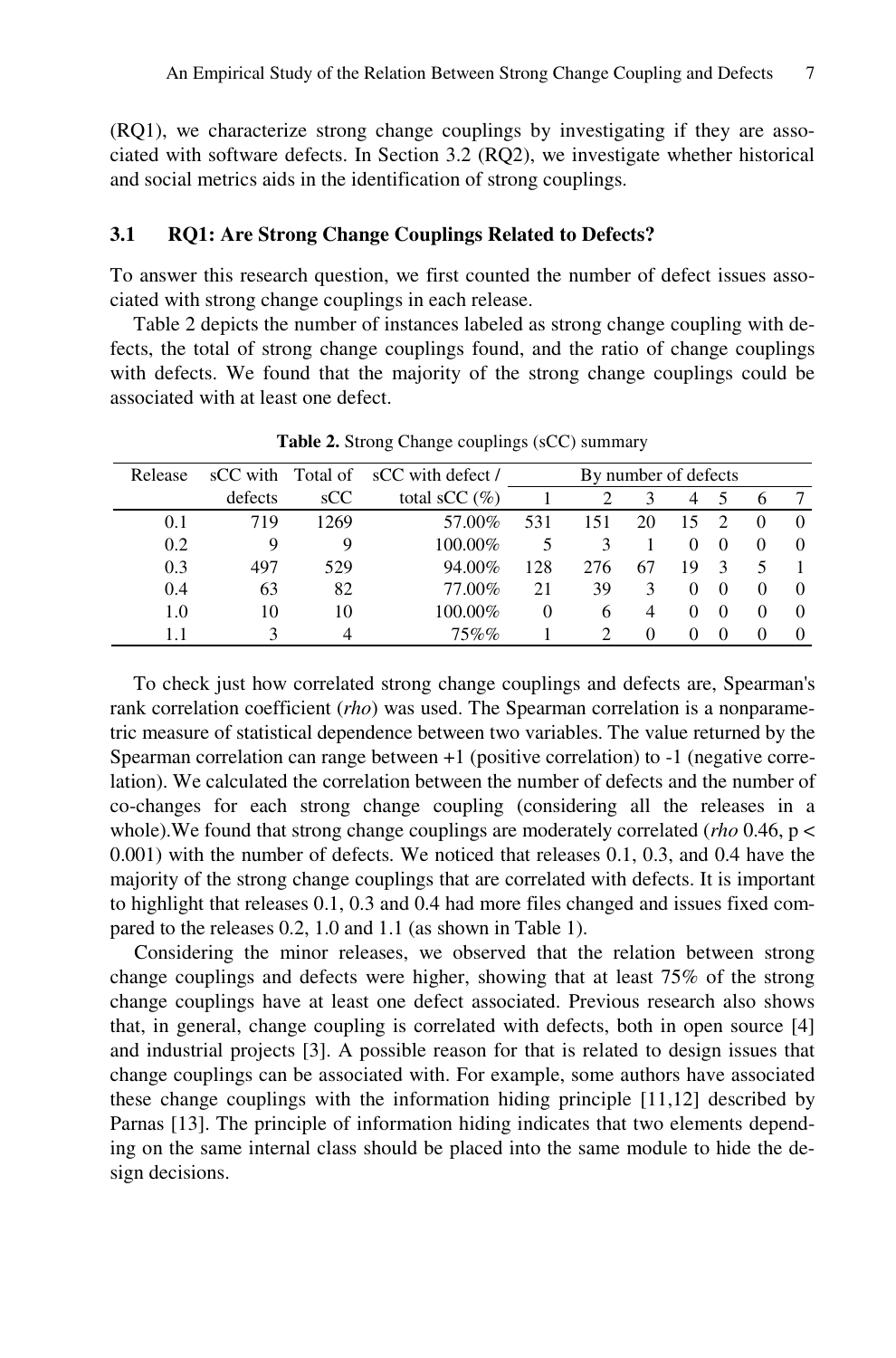We found that strong change couplings are correlated with defects in the Aries project. We found positive correlation even when couplings happened in a small amount (fewer pairs of file co-changing).

# **3.2 RQ 2: Can Historical and Social Metrics Identify if a Change Coupling is Strong?**

Previous research investigated the interplay between structural dependencies and change coupling [14,15]. They concluded that structural dependencies often could not explain or justify the emergence of change couplings. Thus, we do not yet have a clear idea of the nature of change couplings [7]. In this paper, instead of structural dependencies, we relied on historical and social metrics to build models and classify change couplings as "strong" or "weak." As we mentioned in Section 2.2, we distinguish between strong and weak change couplings based on a quartile analysis of their support value. Table 3 presents the number of change couplings per class and the values of F-measure and AUC.

**Table 3.** Prediction results to strong and weak change couplings using cross-validation 10-fold

| Release | #strong | #weak | Total of  | F-measure | F-measure | <b>AUC</b> |
|---------|---------|-------|-----------|-----------|-----------|------------|
|         |         |       | Instances | Strong    | Weak      |            |
| 0.1     | 1269    | 3650  | 4919      | 0.98      | 0.99      | 0.98       |
| 0.2     | 9       | 127   | 136       | 0.75      | 0.98      | 0.88       |
| 0.3     | 529     | 1936  | 2465      | 0.98      | 0.98      | 0.98       |
| 0.4     | 82      | 387   | 469       | 0.90      | 0.97      | 0.94       |
| 1.0     | 10      | 290   | 300       | 0.70      | 0.99      | 0.99       |

\*\*The release 1.1 was used only as a test set

Table 4 presents the results when we train the models using data from a previous release to identify strong change couplings in the current release. The results show that for two releases we correctly predict more than 78% of all strong change couplings. However, the class imbalance problem in these cases affected the results for three releases (0.3, 1.0, and 1.1), since we got a few number of strong change couplings instances in the training set to perform the prediction in the following release.

To reduce the class imbalance problem, we grouped all previous releases to train the models and the next release to test. Table 5 presents the results of this new prediction model. Three (0.3, 1.0, and 1.1) out of four releases had better results. For example, in release 0.3 we noticed an improvement of 35.54% (20.79% to 56.33%). It is important to mention that in a practical scenario, a project may not have sufficient history to group the data. Furthermore, when classification models are used, the smallest the training set size, the lower the effort to build it.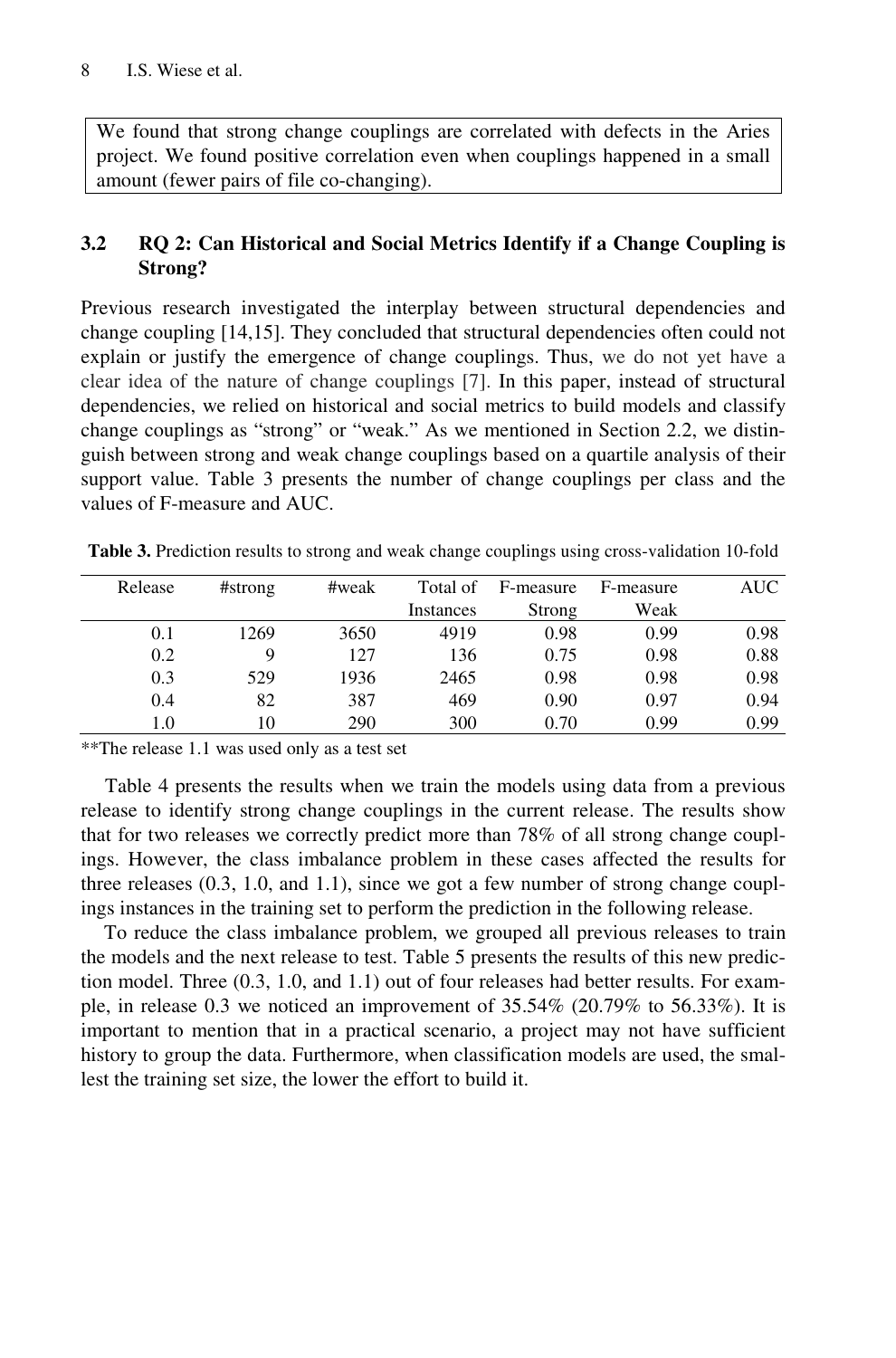|     | Release Test % of Correct predictions for strong CC # of strong CC tested |          |
|-----|---------------------------------------------------------------------------|----------|
| 0.2 | 100.00%                                                                   | 9(9)     |
| 0.3 | 20.79%                                                                    | 110(529) |
| 0.4 | 78.04%                                                                    | 64 (82)  |
| 1.0 | 30.00%                                                                    | 3(10)    |
| 11  | $0.00\%$                                                                  | (4)      |

**Table 4.** Prediction results to strong change couplings using a previous release to train and next release to test

**Table 5.** Prediction results to strong change couplings using all previous releases to train and next release to test

| Release Train                 | <b>Release Test</b> | $\%$ of Corrected strong CC # of strong CC |           |
|-------------------------------|---------------------|--------------------------------------------|-----------|
|                               |                     | predicted                                  | tested    |
| $0.1 + 0.2$                   | 0.3                 | 56.33%                                     | 298 (529) |
| $0.1 + 0.2 + 0.3$             | 0.4                 | 76.82%                                     | 63 (82)   |
| $0.1 + 0.2 + 0.3 + 0.4$       | 1.0                 | 60.00%                                     | 6(10)     |
| $0.1 + 0.2 + 0.3 + 0.4 + 1.0$ | 11                  | 100.00%                                    | 4(4)      |

Our prediction model based on historical and social metrics accurately identified strong change couplings, with F-measure ranging from 70% to 98% and AUC ranging from 88 to 99%. As expected, grouping data from previous releases to predict subsequent change couplings improved the results. The percentage of correctly predicted strong change couplings range from 56% to 100%.

#### **3.2.1 Which are the Best Metrics to Identify Strong Change Couplings?**

To identify the best set of historical and social metrics to predict change couplings, we used the Correlation Feature Selection (CFS) algorithm. CFS evaluate subsets of features based on identified good feature subsets that contain features highly correlated with the classification, yet uncorrelated with each other. By using CFS, we wanted to reduce the training time, enhance generalization by reducing overfitting, and improving the model interpretability by finding the best metrics that predict strong change couplings. It is also important to find the best set of metrics to reduce the effort to collect the metrics and apply the models in practice.

Table 6 presents the number of selections made by the feature selection technique for each metric selected in at least one release. All metrics were sorted by their relevance. Wordiness (number 1 in the table) was the most important metric to identify strong change couplings. This metric was selected in four out of the five releases that were used to train the models.

In average, we concluded that 5 metrics by release were sufficient to identify strong change couplings. We deemed as relevant the metrics 1 to 6, since they were chosen in at least two different releases.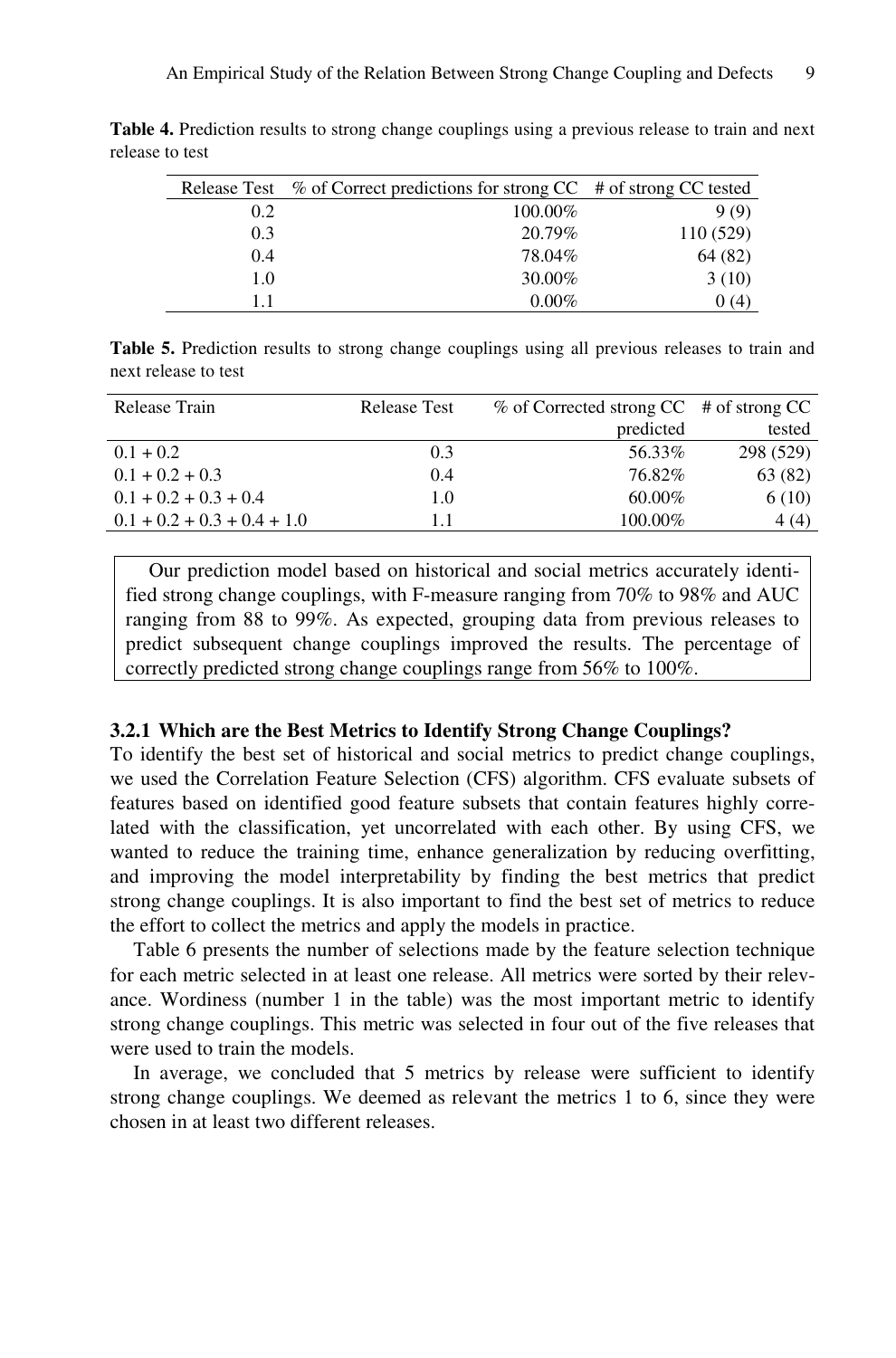|                                                                           | <b>Software Metrics</b> |   |   |                |   |              |   |   |   |    |    |    |    |   |  |
|---------------------------------------------------------------------------|-------------------------|---|---|----------------|---|--------------|---|---|---|----|----|----|----|---|--|
| <b>Release</b>                                                            |                         |   | 3 | $\overline{4}$ |   | <sub>(</sub> | ۰ | 8 | 9 | 10 | 12 | 13 | 14 |   |  |
| 0.1                                                                       | X                       |   |   |                |   |              |   |   |   |    |    |    |    |   |  |
| 0.2                                                                       |                         | Х | Х | X              |   | Х            | X | Х |   |    |    |    |    |   |  |
| 0.3                                                                       | X                       | X |   |                | X |              |   |   |   |    |    |    |    |   |  |
| 0.4                                                                       | Χ                       | Х |   | X              | X | Х            |   |   |   |    | х  | X  | X  | X |  |
|                                                                           | X                       |   |   |                |   |              |   |   | X | X  |    |    |    |   |  |
| ** blue columns are social metrics   white columns are historical metrics |                         |   |   |                |   |              |   |   |   |    |    |    |    |   |  |

**Table 6.** Strong change couplings (CC) summary

1-wordiness, 2-devCommitSUM, 3-oexp, 4-oexp2, 5-taskDefect, 6-ageTotal, 7-devCommenters, 8-add, 9-clsMAX, 10-dgrSUM, 11-commits, 12-taskImprovement, 13-efvSizeMdn, 14-efvSizeMax, 15-MinorContributors, 16-devCommitAvg

\*experience of committers is given by: dividing the total number of lines changed in the file in each release by the number of lines changed by each developer that changed the file in the same release. We got the maximum value of experience for each file involved in a change coupling.

\*\*ageTotal is measured for each release and corresponds to the number of weeks in the period delimited by the first and the last commits in which the two files co-changed.

For the Aries Project, the best subset of metrics were composed by: length of discussion in terms of the number of words used (wordiness), number of distinct committers (devCommitSUM), experience of committers\* (oexp, oexp2), number of defect tasks associated with a change coupling, and ageTotal\*\*.

# **4 Application**

# **4.1 RQ 3. Can we Predict Defects Associated with Strong Change Couplings?**

To evaluate the applicability of our models, we wanted to check if pairs of files deemed as strongly change coupled in a release tend to co-change in the post-release. This gives us an idea of how many change couplings relationships "propagate" to the subsequent release.

| Release Train /     | # of Strong CC with defects | % of correct predictions |
|---------------------|-----------------------------|--------------------------|
| <b>Release Test</b> | (next release)              |                          |
| 0.1/0.2             | 40                          | $60\% (24)$              |
| 0.2 / 0.3           |                             | $100\%$ (7)              |
| 0.3/0.4             | 30                          | $20\%$ (6)               |
| 0.4 / 1/0           |                             | $0\%$ (0)                |
| 1.0/1.1             | 0                           |                          |

**Table 7.** Prediction results to identify strong change couplings with defects

Table 7 presents the defect prediction results for the strong change couplings identified in each release. For example, release 0.1 has 1270 strong change couplings (Table 2 – column total of strong change coupling). We found that 40 out of these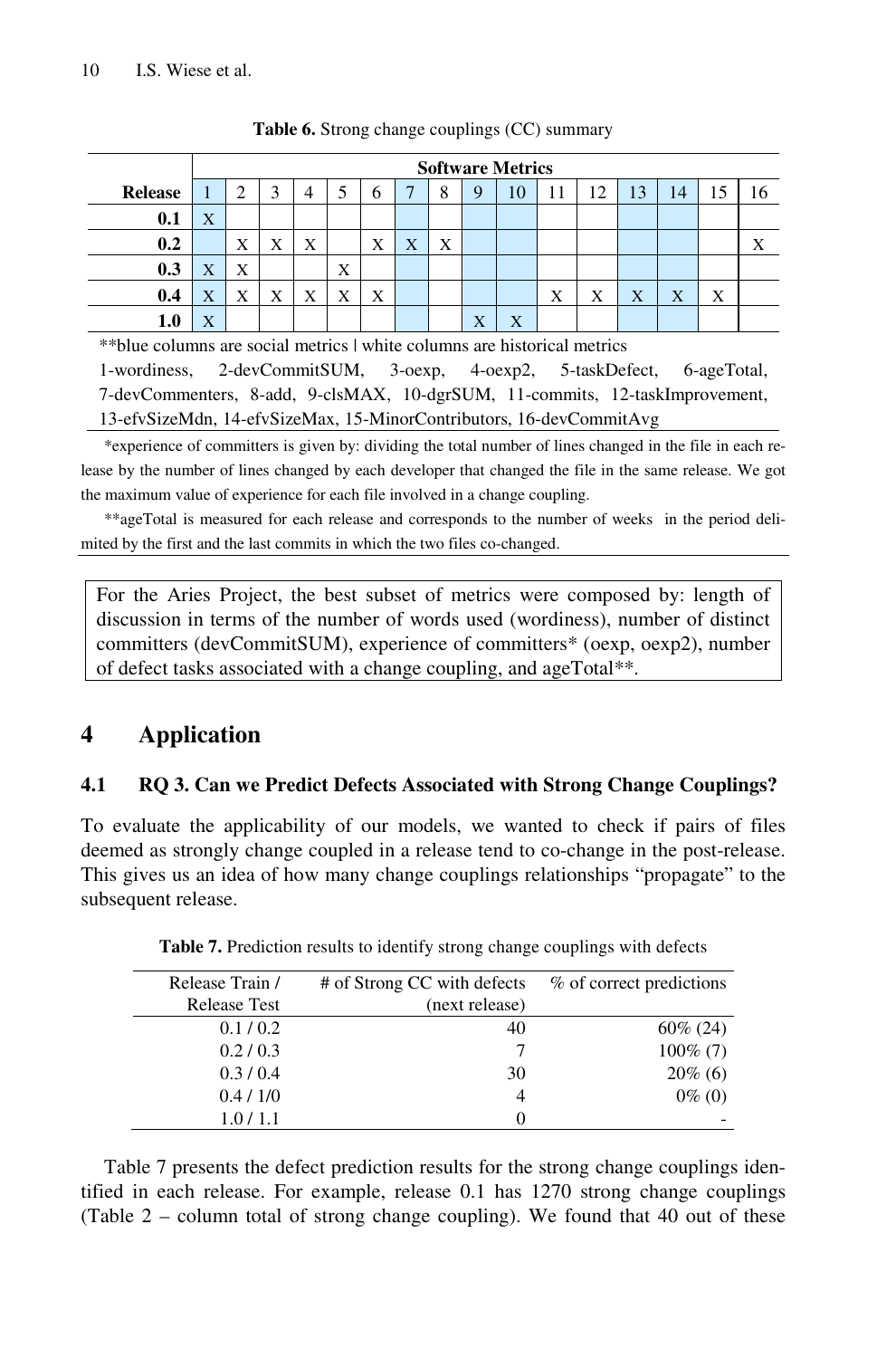1270 couplings occur in at least one bug-fixing issue in the consecutive release. We labeled these 40 change coupling as "defective" and all the others strong change couplings as "clean." Performing the same machine learning analysis used in the previous section, we predicted whether a strong change coupling would have a defect.

We found that 81 strong change couplings happened again in the following release to fix defects and we correctly predicted 37 (45.67%) of them.

# **5 Conclusions**

Our results show that strong change couplings are positively correlated with the number of defects. This corroborates previous results from the literature [4,7,8]. We noticed that by using the Random Forest machine-learning algorithm, it was possible to identify strong and weak change couplings for each release. In some cases, just the previous release was sufficient to train the models. In the cases where the previous releases had few strong couplings in the training set, we added all the previous history of strong and weak change couplings to improve the model accuracy. We were able to predict 45% of strong change couplings that happened again in the post-release to fix defects. These findings suggest that developers and projects managers should detect and monitor strong change couplings, since they propagate to future releases.

Potential threats to the validity can affect the results of our study. The first concern is the generalizability. In our analysis, we presented a single case study. However, based on this limited scope, our results might not generalize to other projects and domains. On the other hand, the choice of a single project allowed us to control more variables and better understand the data we collected. Another threat refers to the possible presence of tangled code changes [16] in the commits we mined.

As future work, we want to reevaluate our results on additional projects. We also want to go deeper and investigate the ways in which strong change couplings can influence code quality. This would serve as a basis for the development of new tools that would help managers monitor and track the damage caused by these couplings.

**Acknowledgments.** We thank Fundação Araucária, NAPSOL, NAWEB, FAPESP, and CNPQ (461101/2014-9) for the financial support. Igor receive grants from CAPES (BEX 2039-13-3). Gustavo receives individual grant from CAPES.

# **References**

- 1. Gall, H., Hajek, K., Jazayeri, M.: Detection of logical coupling based on product release history. In: Proceedings of the International Conference on Software Maintenance, p. 190. IEEE Computer Society, Washington, DC, USA (1998)
- 2. D'Ambros, M., Lanza, M., Lungu, M.: Visualizing co-change information with the evolution radar. IEEE Trans. Software Eng. **35**, 720–735 (2009)